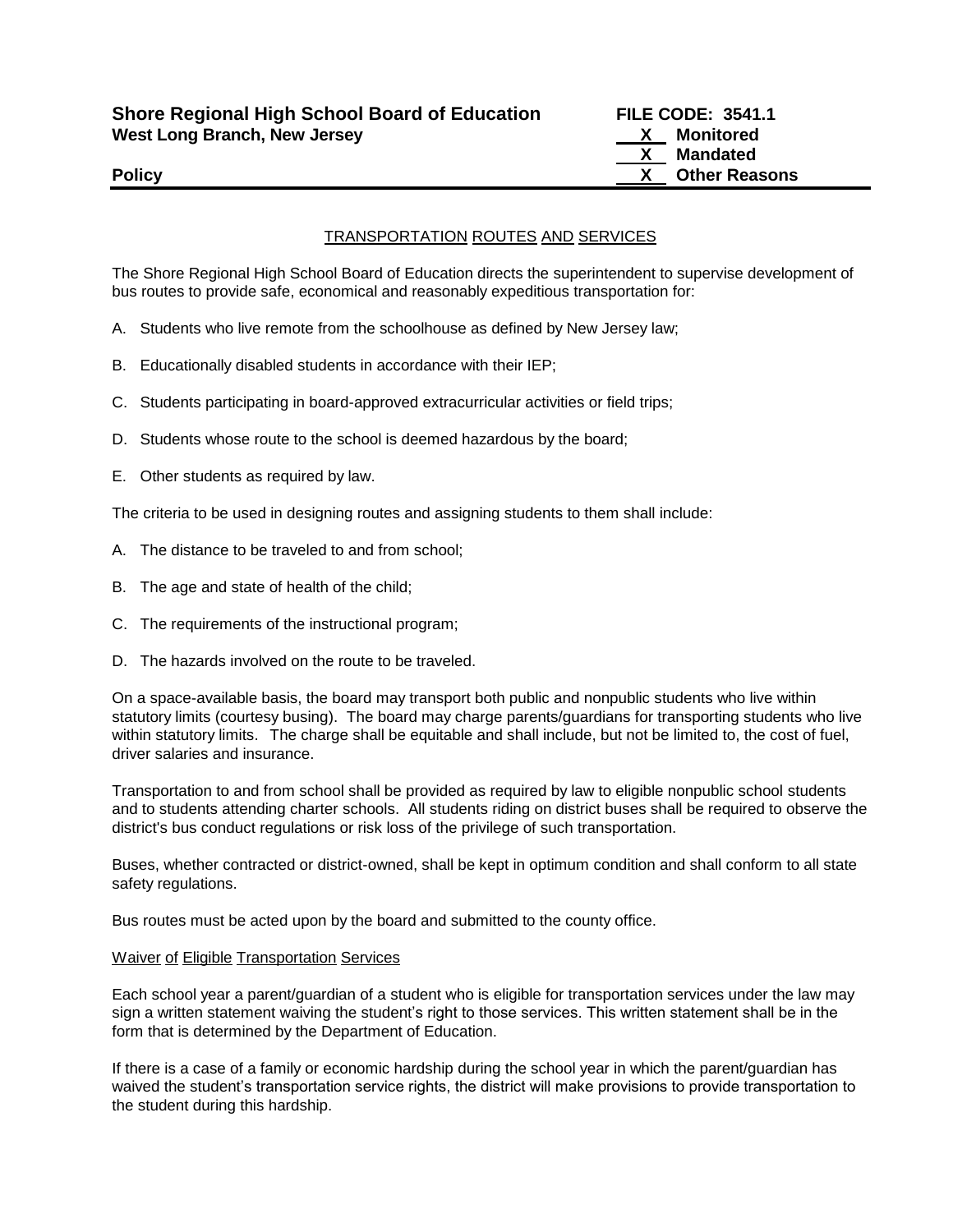# TRANSPORTATION ROUTES AND SERVICES (continued)

## Courtesy Transportation Along Hazardous Routes

The Shore regional High School Board of Education is concerned with the safety of students who walk to and from school along roadways determined to be hazardous routes. The superintendent shall work in conjunction with municipal officials to determine the criteria necessary for the classification of a hazardous route and shall maintain a list of all hazardous routes in the district. The superintendent shall develop rules and regulations to supply courtesy transportation for students who must walk to and from school along routes designated by the Shore Regional High School District to be hazardous routes. The criteria used to determine hazardous routes may include but shall not be limited to the following:

- A. Population density;
- B. Traffic volume;
- C. Average vehicle velocity;
- D. Existence or absence of sufficient sidewalk space;
- E. Roads and highways that are winding or have blind curves;
- F. Roads or highways with steep inclines and declines;
- G. Drop-offs that are close proximity to a sidewalk;
- H. Bridges or overpasses that must be crossed to reach the school;
- I. Train tracks or trestles that must be crossed to reach the school;
- J. Busy roads and highways that must be crossed to reach the school.

Students who would otherwise be required to walk to and from school along routes designated as hazardous shall be included in the calculation of the district's regular vehicle capacity utilization.

| Adopted:             | No date       |
|----------------------|---------------|
| NJSBA Review/Update: | March 2012    |
| Readopted:           | July 26, 2012 |

#### Key Words

Student Transportation, Transportation, Busing, Buses, Courtesy Busing, Nonpublic School Students, Student **Transportation** 

| Legal References: N.J.S.A. 18A:7F-57 | Calculation of state aid for transportation                                                              |
|--------------------------------------|----------------------------------------------------------------------------------------------------------|
| N.J.S.A. 18A:22-8.6                  | Transportation (budget line item)                                                                        |
| N.J.S.A. 18A:36A-13                  | Transportation services (charter schools)                                                                |
| N.J.S.A. 18A:39-1 et seq.            | <b>Transportation To and From Schools</b>                                                                |
| See particularly:                    |                                                                                                          |
| N.J.S.A. 18A:39-1.2                  |                                                                                                          |
| through $-1.9$                       |                                                                                                          |
| N.J.S.A. 18A:46-19.6                 | Transportation to location or maintenance of vehicular<br>classrooms to obtain services; payment of cost |
| N.J.S.A. 18A:46-23                   | Transportation of students; special classes; handicapped<br>children; state aid                          |